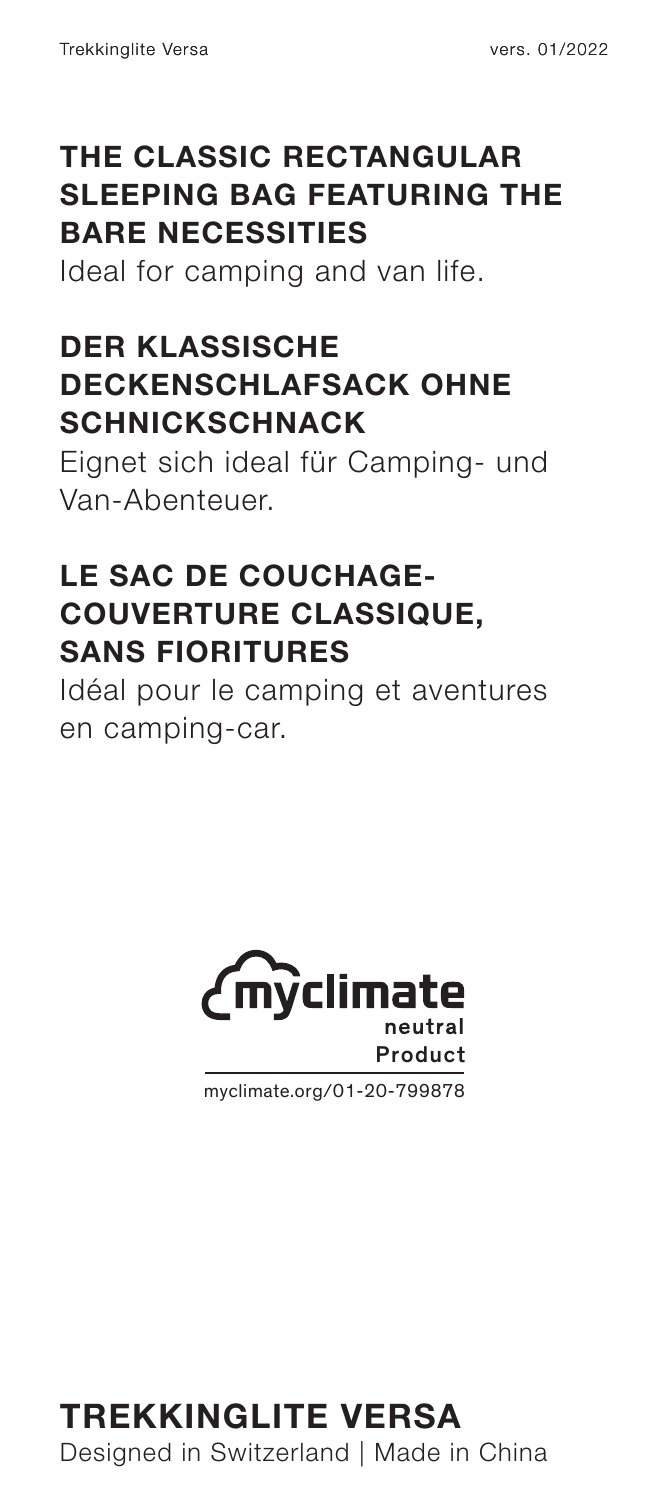

## **SLEEPWELL-WARRANTY**

Exchange your Exped sleeping bag to the next warmer variant and pay only the price difference. Details at **exped.com**

Tausche den Exped-Schlafsack gegen den nächst wärmeren und zahle nur die Differenz. Für mehr Details siehe **exped.com**

Echangez le sac de couchage Exped contre le modèle supérieur (plus chaud) et ne payez que la différence. Pour plus de détails, consultez le site **exped.com**

Subject to change. also refer to **www.exped.com** Abweichungen vorbehalten.

siehe auch **www.exped.com**

Sous réserve de modifications réservées, voir également à l'adresse **www.exped.com**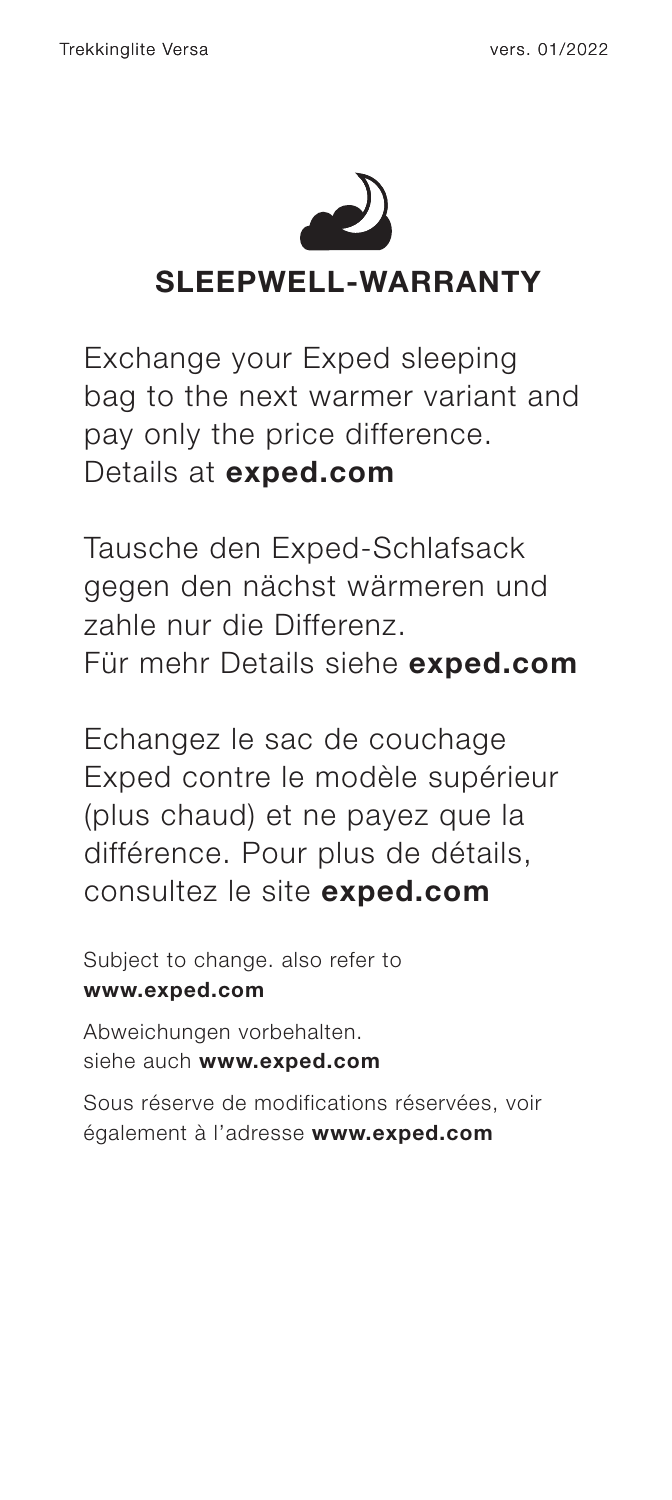# **TREKKINGLITE VERSA MEDIUM**

Up to/bis/Jusqu'à **180 cm**

Weight/Gewicht/Poids **1030 g**

Fill weight/Füllgewicht/ Poids du remplissage

## **510 g**

Shoulder girth/Schulterumfang/ Circonférence des épaules **178 cm**

# **TREKKINGLITE VERSA LONG**

Up to/bis/Jusqu'à

## **195 cm**

Weight/Gewicht/Poids **1080 g**

Fill weight/Füllgewicht/

Poids du remplissage

## **550 g**

Shoulder girth/Schulterumfang/ Circonférence des épaules

## **178 cm**



#### **EN ISO 23537-1:2016**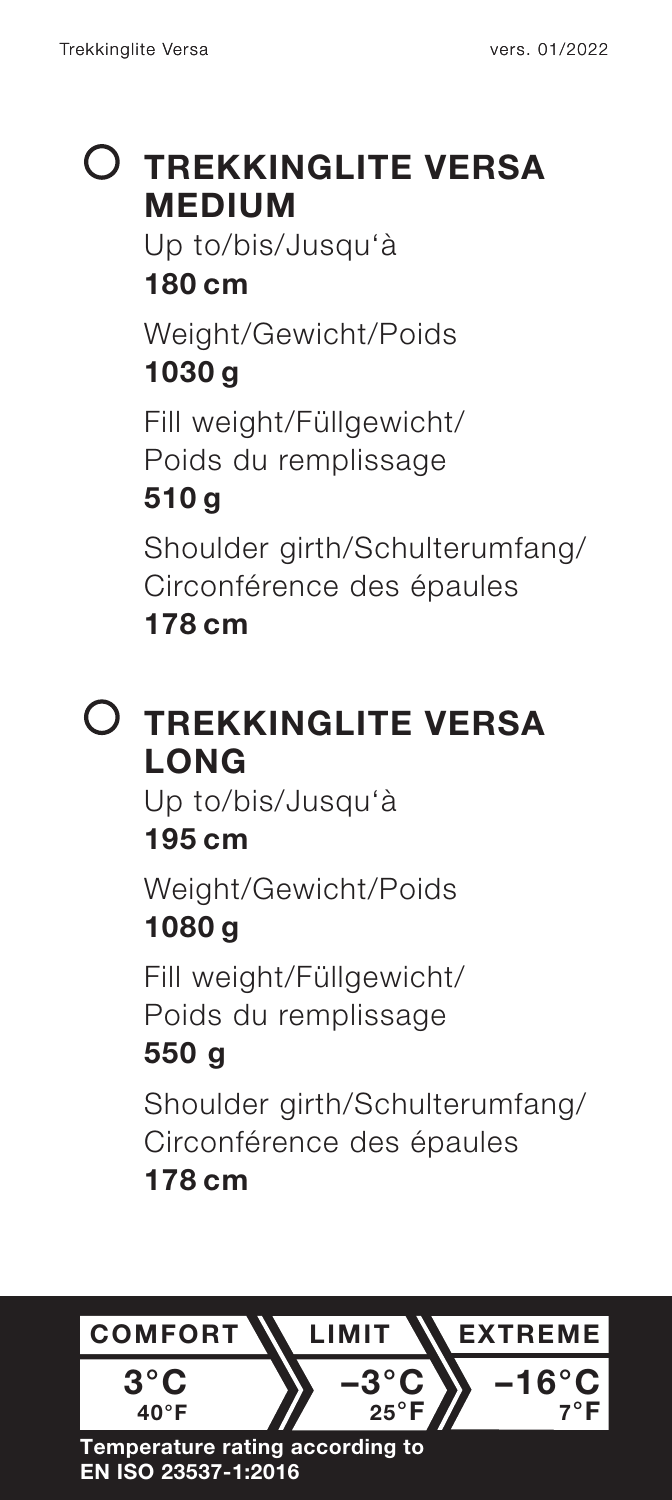

Comfort Hood with SidePull closure Komfort Kapuze mit ergonomischem Verschluss

Capuche confortable avec fermeture latérale ergonomique



**1**

Draft tube with AntiSnag 3D-Abdeckleiste mit Einklemmschutz Dispositif anticoincement (ferm. éclair/ AntiSnag)



Can be used blanket style Kann als Decke benutzt werden Sac de couchage et une couverture

# **BASE CAMP**

Category/Kategorie/Catégorie